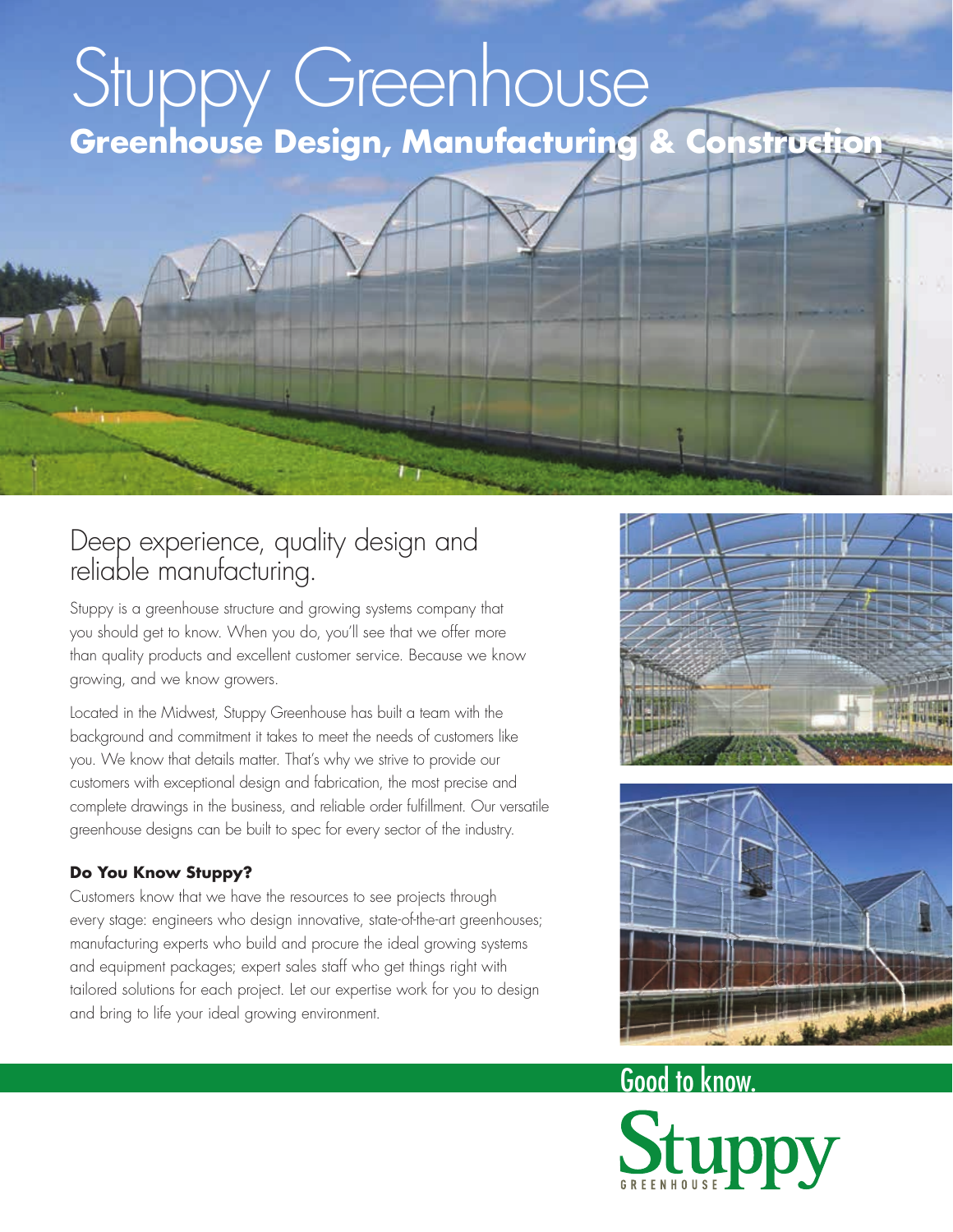#### Commercial Greenhouse Structures

#### Custom greenhouses with space to grow

Maximum control over the growing process and environment is essential to the success of any crop, from germinating and producing young plants, to hardening off and displaying plants at retail. Whether you're growing in 2,000 sq. ft. or 1 million sq. ft., our knowledgeable staff will work with you to customize the ideal structure with efficiencies and controls to ensure the success of your crops.

#### **CS3**

A traditional "A" frame greenhouse, the CS3 fuses beauty with superior strength and quality construction. Designed for rigid or corrugated metal coverings, it accommodates single or double-roof motorized vents. Standard 12' truss spacing easily houses trolley systems, rolling benches, doors, fans and evaporative cooling installations. Perfect for horticulture and hemp growers, or retail garden centers, the CS3 can be easily adapted to a wide range of standard sizes to suit your unique growing needs.

#### **Rainbow® Plus**

Offering versatility for small and large-scale growers, the Rainbow® Plus is an affordable, long-lasting greenhouse. With Rainbow (rounded-arch) or Diamond (peaked-arch) profile options, these low-profile roof lines reduce heated surface area and increase summer cooling efficiency. Direct connection of bows to columns through the Y and L connectors accommodates higher loads. A greenhouse for the toughest weather conditions.

The Rainbow® Plus Transplant is available for growers seeking a wider house with more square footage (standard 35') for seedlings, plugs or transplants.

#### **Rainbow® Super**

The 12' or 14' sidewall options of the Rainbow® Super offer maximum space for movement and efficient environmental control. This gutter-connectable greenhouse's flexible design can be tailored to accommodate a wide variety of crops. Strong and durable, this workhorse covers large growing areas, while the option of roof vents and side curtains provide efficient, natural ventilation that is ideal for high volume commercial production.





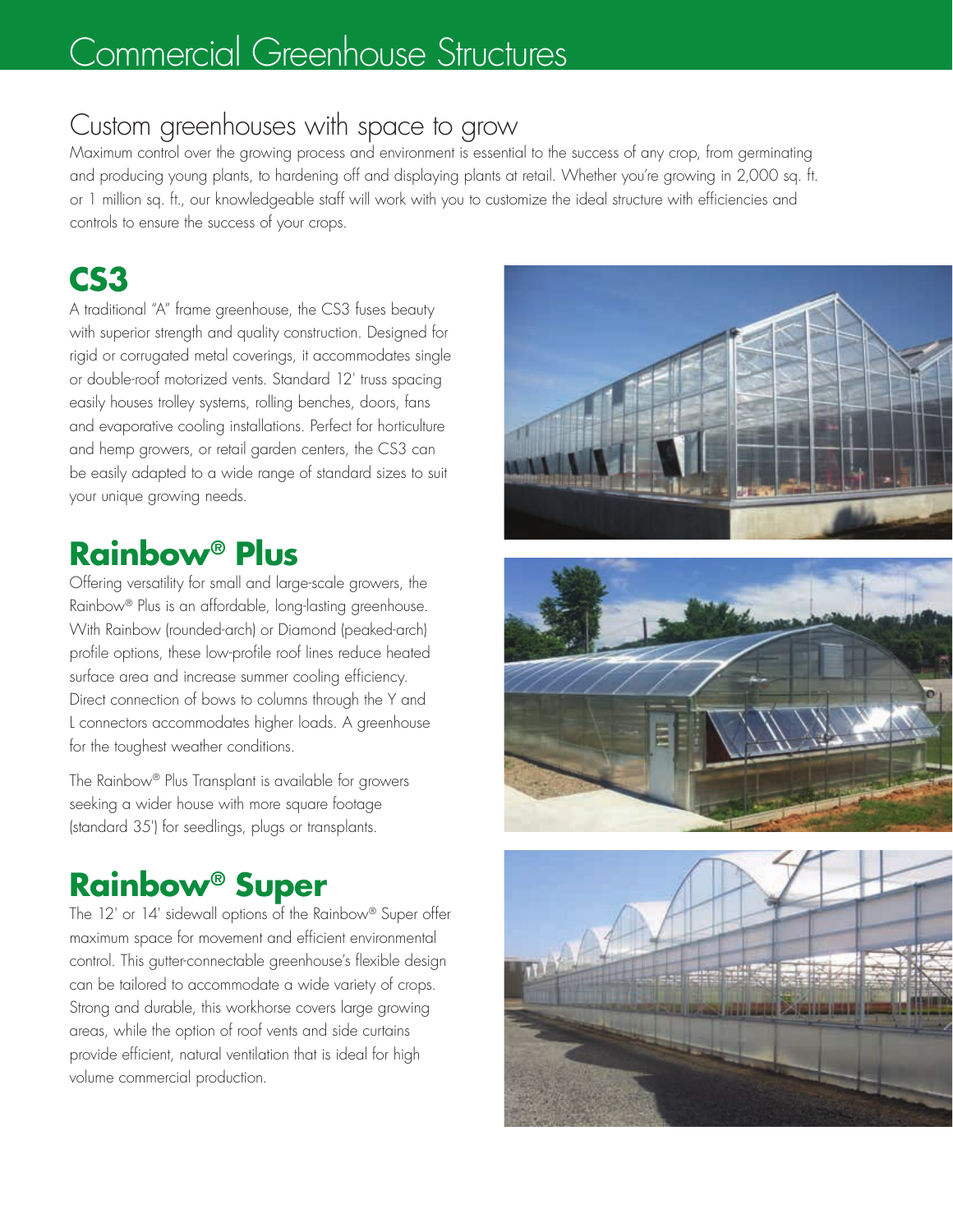#### **PowerHouse®**

With all-weather strength and versatility, the PowerHouse® was engineered for nurseries and horticulture growers. It is a highly serviceable, efficient and cost-effective greenhouse with a flexible design. Make it a fully climate-controlled greenhouse, or an economical, four-season high tunnel/cold frame, with the strength to protect your crops all year round. Featuring 2.40" O.D. columns and bows that slip together by wedging each column, the free-standing PowerHouse® is easy to construct and eliminates water infiltration into the columns.

#### **Pro-Line Series**

The Pro-Line AeroMax® is a flexible Venlo style greenhouse for commercial growers who need maximum lighting, openroof technology or shade/blackout systems. Perfect for production as well as display and retail, this structure offers open roof options, allowing for polycarbonate panel roofing and natural ventilation of your crops.

The Pro-Line Fortress is designed with maximum clearance and sidewall height. The low roof profile is easier to cover and minimizes exposure to wind, reducing heating costs, and the frame supports automated screening applications and overhead equipment installations.

#### **Polar Series**

Polar and Polar Cub cold-frame greenhouses are the ideal, low-cost solution for over-wintering crops. These structures are a versatile option for nursery growers, functioning as a shade structure or summer storage during the "off-season," while a gothic roof profile will easily shed rain and snow.









#### **MADE IN THE USA**

Stuppy greenhouses are engineered and manufactured right here in the USA.